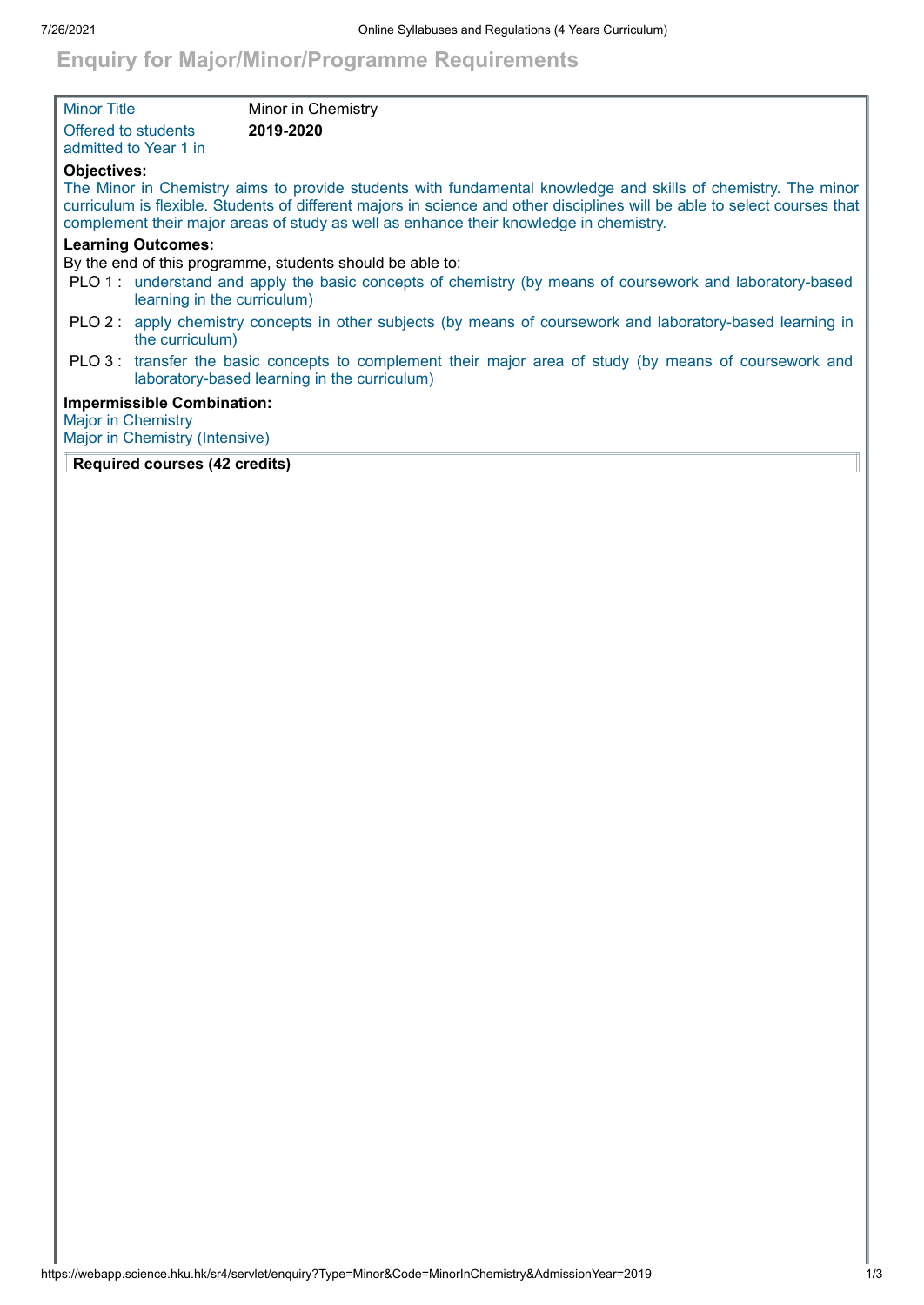| UTIME Synabuses and Regulations (4 Tears Curriculum)<br>1. Introductory level courses (24 credits) |                                                       |                                                  |  |  |  |
|----------------------------------------------------------------------------------------------------|-------------------------------------------------------|--------------------------------------------------|--|--|--|
| <b>Disciplinary Core Courses (12 credits)</b>                                                      |                                                       |                                                  |  |  |  |
| <b>CHEM1042</b>                                                                                    | General chemistry I (6)                               |                                                  |  |  |  |
| <b>CHEM1043</b>                                                                                    | General chemistry II (6)                              |                                                  |  |  |  |
| <b>Disciplinary Electives (12 credits)</b>                                                         |                                                       |                                                  |  |  |  |
| At least 12 credits selected from the following courses:                                           |                                                       |                                                  |  |  |  |
| <b>CHEM2241</b>                                                                                    | Analytical chemistry I (6)                            |                                                  |  |  |  |
| <b>CHEM2341</b>                                                                                    | Inorganic chemistry I (6)                             |                                                  |  |  |  |
| <b>CHEM2441</b>                                                                                    | Organic chemistry I (6)                               | CHEM2441 and CHEM2442                            |  |  |  |
| are mutually exclusive.                                                                            |                                                       |                                                  |  |  |  |
| <b>CHEM2442</b>                                                                                    | Fundamentals of organic chemistry (6)                 | CHEM2441 and CHEM2442<br>are mutually exclusive. |  |  |  |
| <b>CHEM2541</b>                                                                                    | Introductory physical chemistry (6)                   |                                                  |  |  |  |
|                                                                                                    | 2. Advanced level courses (18 credits)                |                                                  |  |  |  |
| <b>Disciplinary Electives (18 credits)</b>                                                         |                                                       |                                                  |  |  |  |
| At least 18 credits of advanced level Chemistry courses (CHEM3XXX or CHEM4XXX level), subject to   |                                                       |                                                  |  |  |  |
| prerequisite requirements. The current course list includes courses in List A:                     |                                                       |                                                  |  |  |  |
| List A                                                                                             |                                                       |                                                  |  |  |  |
| <b>CHEM3141</b>                                                                                    | Environmental chemistry (6)                           |                                                  |  |  |  |
| <b>CHEM3142</b>                                                                                    | Chemical process industries and analysis (6)          |                                                  |  |  |  |
| CHEM3143                                                                                           | Introduction to materials chemistry (6)               |                                                  |  |  |  |
| <b>CHEM3146</b>                                                                                    | Principles and applications of spectroscopic and      |                                                  |  |  |  |
|                                                                                                    | analytical techniques (6)                             |                                                  |  |  |  |
| <b>CHEM3241</b>                                                                                    | Analytical chemistry II: chemical instrumentation (6) |                                                  |  |  |  |
| <b>CHEM3242</b>                                                                                    | Food and water analysis (6)                           |                                                  |  |  |  |
| <b>CHEM3243</b>                                                                                    | Introductory instrumental chemical analysis (6)       |                                                  |  |  |  |
| <b>CHEM3244</b>                                                                                    | Analytical techniques for pharmacy students (6)       |                                                  |  |  |  |
| CHEM3341                                                                                           | Inorganic chemistry II (6)                            |                                                  |  |  |  |
| <b>CHEM3342</b>                                                                                    | Bioinorganic chemistry (6)                            |                                                  |  |  |  |
| <b>CHEM3441</b>                                                                                    | Organic chemistry II (6)                              |                                                  |  |  |  |
| <b>CHEM3442</b>                                                                                    | Organic chemistry of biomolecules (6)                 |                                                  |  |  |  |
| <b>CHEM3443</b>                                                                                    | Organic chemistry laboratory (6)                      |                                                  |  |  |  |
| <b>CHEM3445</b>                                                                                    | Integrated laboratory (6)                             |                                                  |  |  |  |
| <b>CHEM3541</b>                                                                                    | Physical chemistry: Introduction to quantum chemistry |                                                  |  |  |  |
|                                                                                                    | (6)                                                   |                                                  |  |  |  |
| <b>CHEM3542</b>                                                                                    | Physical chemistry: statistical thermodynamics and    |                                                  |  |  |  |
|                                                                                                    | kinetics theory (6)                                   |                                                  |  |  |  |
| <b>CHEM3999</b>                                                                                    | Directed studies in chemistry (6)                     |                                                  |  |  |  |
| <b>CHEM4142</b>                                                                                    | Symmetry, group theory and applications (6)           |                                                  |  |  |  |
| <b>CHEM4143</b>                                                                                    | Interfacial science and technology (6)                |                                                  |  |  |  |
| CHEM4144                                                                                           | Advanced materials (6)                                |                                                  |  |  |  |
| <b>CHEM4145</b>                                                                                    | Medicinal chemistry (6)                               |                                                  |  |  |  |
| <b>CHEM4147</b>                                                                                    | Supramolecular chemistry (6)                          |                                                  |  |  |  |
| CHEM4148                                                                                           | Frontiers in Modern Chemical Science (6)              |                                                  |  |  |  |
| <b>CHEM4241</b>                                                                                    | Modern chemical instrumentation and applications (6)  |                                                  |  |  |  |
| <b>CHEM4242</b>                                                                                    | Analytical chemistry (6)                              |                                                  |  |  |  |
| <b>CHEM4341</b>                                                                                    | Advanced inorganic chemistry (6)                      |                                                  |  |  |  |
| <b>CHEM4342</b>                                                                                    | Organometallic chemistry (6)                          |                                                  |  |  |  |
| <b>CHEM4441</b>                                                                                    | Advanced organic chemistry (6)                        |                                                  |  |  |  |
| <b>CHEM4443</b>                                                                                    | Integrated organic synthesis (6)                      |                                                  |  |  |  |
| <b>CHEM4444</b>                                                                                    | Chemical biology (6)                                  |                                                  |  |  |  |
| <b>CHEM4542</b>                                                                                    | Computational chemistry (6)                           |                                                  |  |  |  |
| <b>CHEM4543</b>                                                                                    | Advanced physical chemistry (6)                       |                                                  |  |  |  |
| CHEM4544                                                                                           | Electrochemical science and technology (6)            |                                                  |  |  |  |
| <b>CHEM4910</b>                                                                                    | Chemistry literacy and research (6)                   |                                                  |  |  |  |
| <b>CHEM4911</b>                                                                                    | Capstone experience for chemistry undergraduates:     |                                                  |  |  |  |
|                                                                                                    | HKUtopia (6)                                          |                                                  |  |  |  |
| <b>CHEM4966</b>                                                                                    | Chemistry internship (6)                              |                                                  |  |  |  |
| <b>CHEM4999</b>                                                                                    | Chemistry project (12)                                |                                                  |  |  |  |
|                                                                                                    |                                                       |                                                  |  |  |  |

## **Notes:**

1. Double counting of credits is not permissible for major-minor or double-minors combinations. For a course appears as a core course ("disciplinary core") in the major-minor or double-minors, students have to make up the credits by taking replacement course in the minor. For details, please refer to "Students taking double Majors, Major-Minor or double Minors with overlapping course requirements" in the BSc syllabuses.

2. Students must have level 3 or above in HKDSE Chemistry or equivalent to take this major. Students who do not fuifill this requirement are advised to take CHEM1041 Foundations of chemistry.